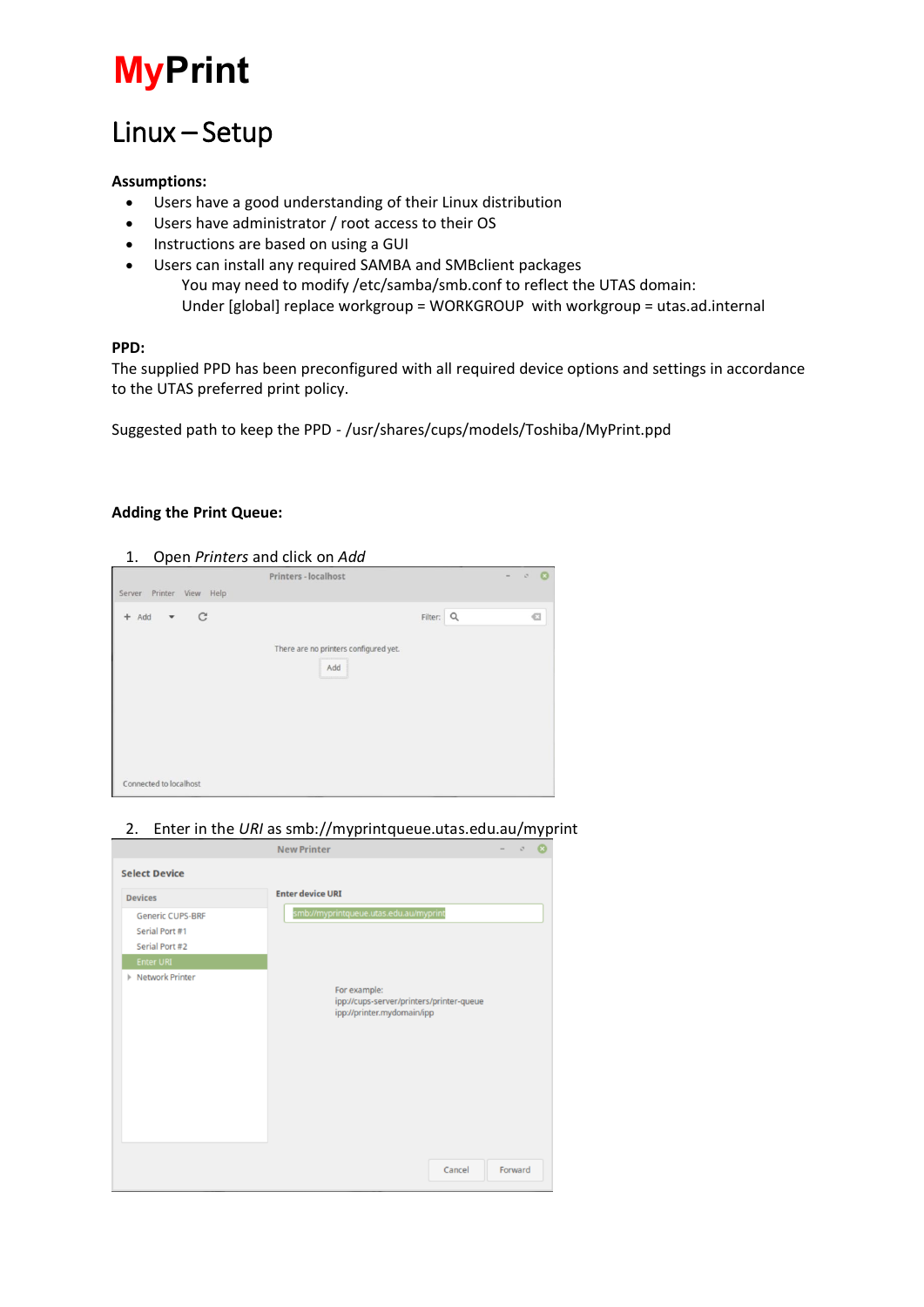

# 3. Select the *MyPrint PPD* from the location it was saved in

| <b>New Printer</b>                                                                                                                                                                               |      |        | $\mathcal{L}_{\mathcal{A}}$ |  |
|--------------------------------------------------------------------------------------------------------------------------------------------------------------------------------------------------|------|--------|-----------------------------|--|
| <b>Choose Driver</b>                                                                                                                                                                             |      |        |                             |  |
| Select printer from database<br>O                                                                                                                                                                |      |        |                             |  |
| <b>O</b> Provide PPD file                                                                                                                                                                        |      |        |                             |  |
| Search for a printer driver to download                                                                                                                                                          |      |        |                             |  |
| PostScript Printer Description (PPD) files can often be found on the driver disk that comes with the printer. For<br>PostScript printers they are often part of the Windows <sup>®</sup> driver. |      |        |                             |  |
| 布<br>$\equiv$ MyPrint.ppd                                                                                                                                                                        |      |        |                             |  |
|                                                                                                                                                                                                  |      |        |                             |  |
|                                                                                                                                                                                                  |      |        |                             |  |
|                                                                                                                                                                                                  |      |        |                             |  |
|                                                                                                                                                                                                  |      |        |                             |  |
|                                                                                                                                                                                                  |      |        |                             |  |
|                                                                                                                                                                                                  |      |        |                             |  |
|                                                                                                                                                                                                  |      |        |                             |  |
|                                                                                                                                                                                                  |      |        |                             |  |
|                                                                                                                                                                                                  |      |        |                             |  |
|                                                                                                                                                                                                  | Back | Cancel | Forward                     |  |

# 4. Simply click on *Forward* as the options are pre-configured

|                            | New Printer                                                                    |         | and the state of the state of<br>$\sim$ |
|----------------------------|--------------------------------------------------------------------------------|---------|-----------------------------------------|
| <b>Installable Options</b> | This driver supports additional hardware that may be installed in the printer. |         |                                         |
| <b>Model Selection:</b>    | TOSHIBA e-STUDIO5015ACSeries -                                                 |         |                                         |
| Finisher:                  | Saddle Stitch Finisher (2 Trays + 1 Fixed Tray) =                              |         |                                         |
| <b>Hole Punch Unit:</b>    | 4 Holes (F) $\blacktriangledown$                                               |         |                                         |
| Drawers:                   | Drawer 1, 2 & LCF<br>$\overline{\phantom{a}}$                                  |         |                                         |
| <b>External LCF:</b>       | Not Installed $\blacktriangleright$                                            |         |                                         |
| $\triangleright$ Harddisk  |                                                                                |         |                                         |
|                            |                                                                                |         |                                         |
|                            |                                                                                |         |                                         |
|                            |                                                                                |         |                                         |
|                            |                                                                                |         |                                         |
|                            |                                                                                |         |                                         |
|                            | <b>Back</b><br>Cancel                                                          | Forward |                                         |
|                            |                                                                                |         |                                         |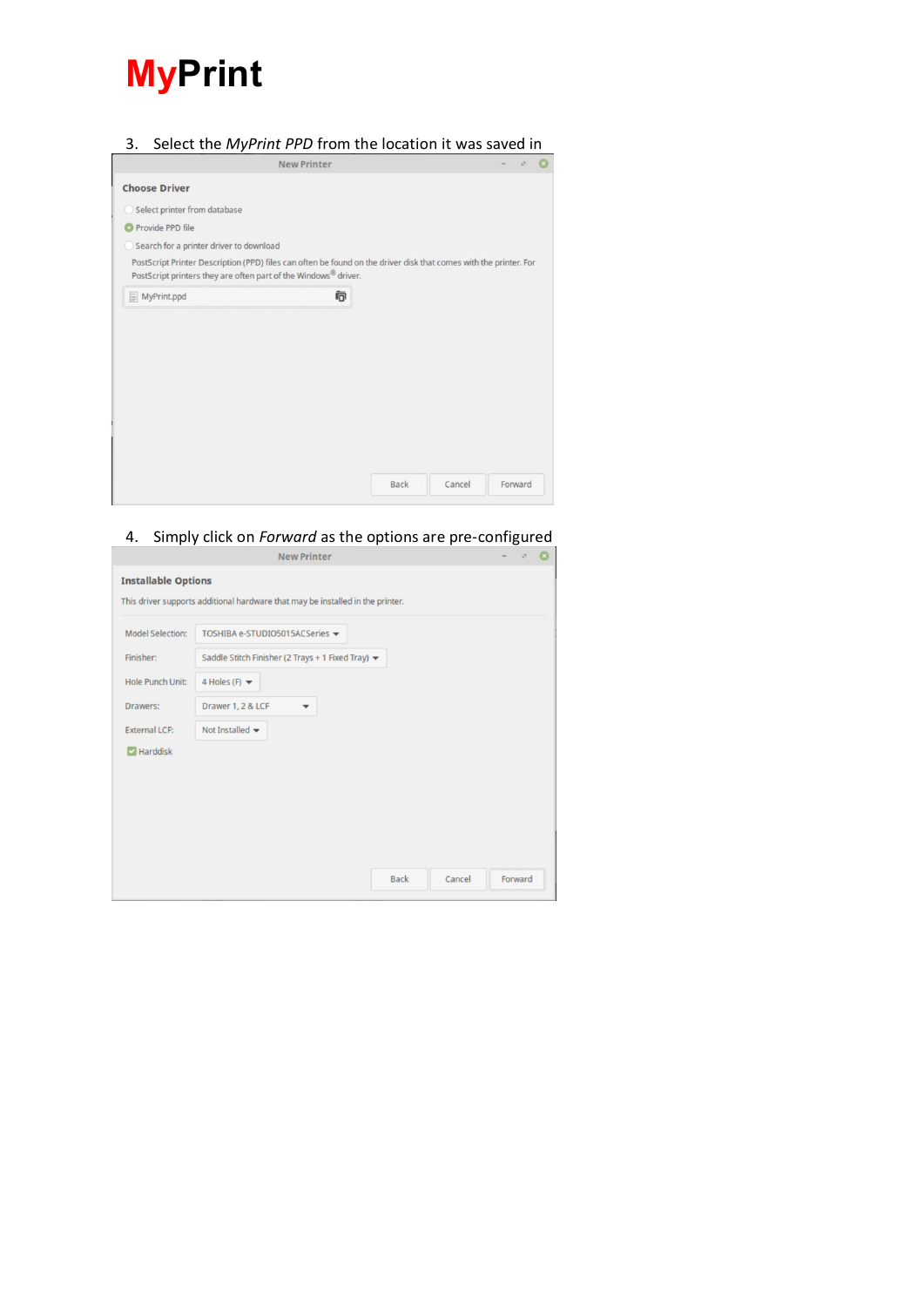# **MyPrint**

- 5. Click on *Apply* as the name is pre-configured New Printer  $\ddot{\circ}$  $\sigma$ **Describe Printer Printer Name** Short name for this printer such as "laserjet" MyPrint **Description** (optional) Human-readable description such as "HP LaserJet with Duplexer" **MyPrint** Location (optional) Human-readable location such as "Lab 1" Back Cancel Apply
	- 6. Print a Test Page once completed

|        | Would you like to print a test page? |  |
|--------|--------------------------------------|--|
| Cancel | <b>Print Test Page</b>               |  |

7. After printing a test page, an authentication prompt will appear. Enter in your UTAS Username and password as *utas\username*

|         |           | Authentication              |                                                                   |    |
|---------|-----------|-----------------------------|-------------------------------------------------------------------|----|
| 0.00000 |           |                             | Authentication required for printing document `Test Page' (job 1) |    |
|         | Username: | utas\ <username></username> |                                                                   |    |
|         | Password: |                             |                                                                   |    |
|         |           | Remember password           |                                                                   |    |
|         |           |                             | Cancel                                                            | OK |
|         |           |                             |                                                                   |    |